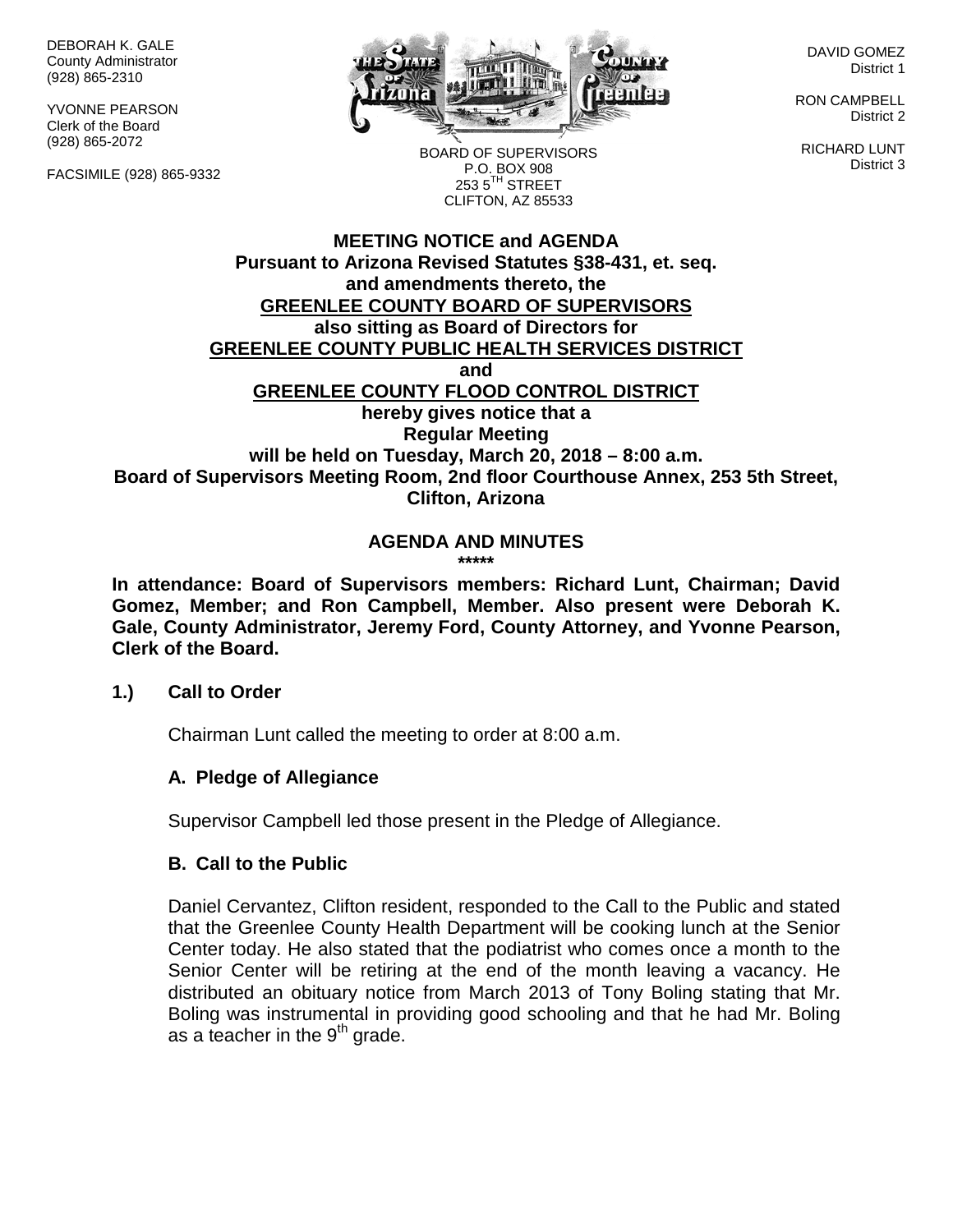Tim Sumner, Sheriff, responded to the Call to the Public and stated that one bid was received on an impounded seized vehicle and that the amount of \$1,550 collected will be added to RICO funds.

## **C. Presentation to Charles Berube**

The Board of Supervisors presented Charles Berube with a plaque in appreciation for his 23.5 years of dedicated service to Greenlee County. Ms. Gale expressed her gratitude for his service. Mr. Berube stated that he was grateful for the opportunity to have worked for Greenlee County. Mr. Berube retired after 23.5 years of service to Greenlee County.

## **D. Presentation of the NADO Award**

Akos Kovach, Economic Development Coordinator, explained that each year the National Association of Developers Organization (NADO) recognizes member organizations that demonstrate innovative approaches to regional, economic, and community development called the Innovation Award Program. Mr. Kovach submitted "Health – the Highway to Greenlee County" in 2017 and as a result Greenlee County was awarded the only award in Arizona. Supervisor Gomez added that Greenlee County has received three Innovation Awards over the past years including Growing Greenlee, a Borderless Solution, and Health – the Highway to Greenlee County. Steve Rutherford, Health & County Services Director and his staff were recognized for their dedication to community health services.

## **E. Graham County presentation to Tim Sumner**

Commander Tim Graver of the Graham County Jail, presented a letter from Graham County Sheriff P.J. Allred expressing his appreciation for the help from Greenlee County moving into their new jail.

**2.) PUBLIC HEALTH SERVICES DISTRICT – the Board of Supervisors will convene as the Board of Directors of the Greenlee County Public Health Services District and will reconvene as the Board of Supervisors following consideration of these items:**

## **A. Consent Agenda**

- **1. Clerk of the Board: Consideration of approval of Public Health Services District expense warrants in excess of \$1,000.00**
- **2. Health & County Services Director: Consideration of approval of Employee Transaction Form: S. Ortega, Clerk II**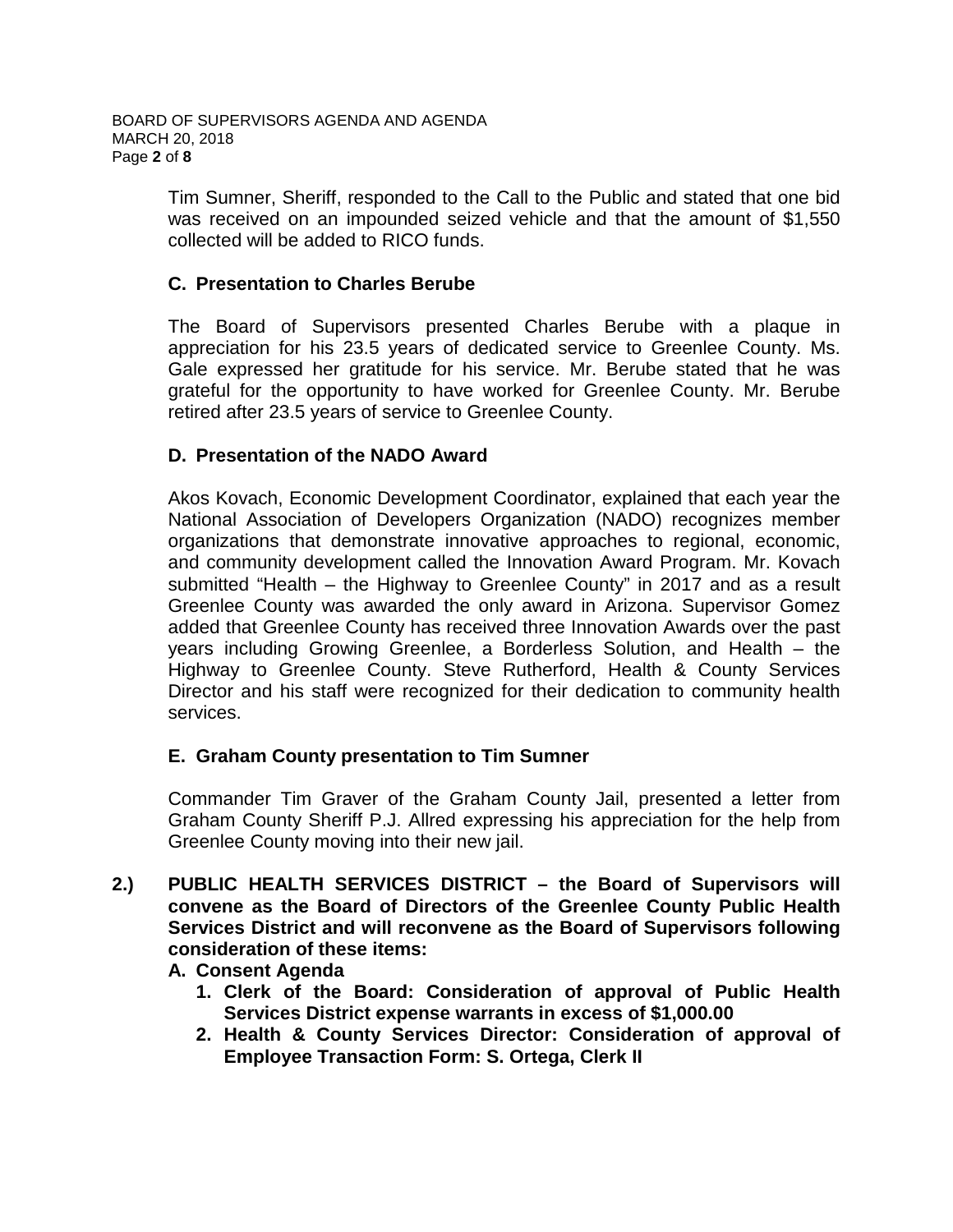Upon motion by Supervisor Campbell, seconded by Supervisor Gomez, and carried unanimously, the Board approved the Public Health Services District Consent Agenda as presented.

**3.) FLOOD CONTROL DISTRICT – the Board of Supervisors will convene as the Board of Directors of the Greenlee County Flood Control District and will reconvene as the Board of Supervisors following consideration of these items:**

#### **A. Consent Agenda**

**1. Clerk of the Board: Consideration of approval of Flood Control District expense warrants in excess of \$1,000.00**

Upon motion by Supervisor Campbell, seconded by Supervisor Gomez, and carried unanimously, the Board approved the Flood Control District Consent Agenda as presented.

#### **4.) Vince Buccellato, IT Manager**

#### **A. Discussion/Action to create a Help Desk Technician position in the IT Department**

Mr. Buccellato requested approval to create a Help Desk Technician position in the IT Department and eliminate the Assistant IT Manager position and stated that he believes this position would be more beneficial to the needs of the department at this time. Mr. Buccellato will bring more information regarding an apprentice type position he would like to establish at a future meeting. Upon motion by Supervisor Gomez, seconded by Supervisor Campbell, and carried unanimously, the Board approved the request as presented and to add the apprentice type position on a future agenda for more discussion.

## **5.) Philip Ronnerud, County Engineer**

#### **A. Discussion/Action ground lease for hangar at the Greenlee County Airport**

Mr. Ronnerud explained that the ground lease presented reflects the sale of an existing hangar located at the Airport from the current owner to a new owner. Upon motion by Supervisor Gomez, seconded by Supervisor Campbell, and carried unanimously, the Board approved the request as presented.

## **B. Discussion/Action acceptance of the Campbell Blue Bridge from the Central Federal Lands Highway Division**

Mr. Ronnerud explained that this is the last document that needs approval regarding the Campbell Blue Bridge project. He expressed gratitude for the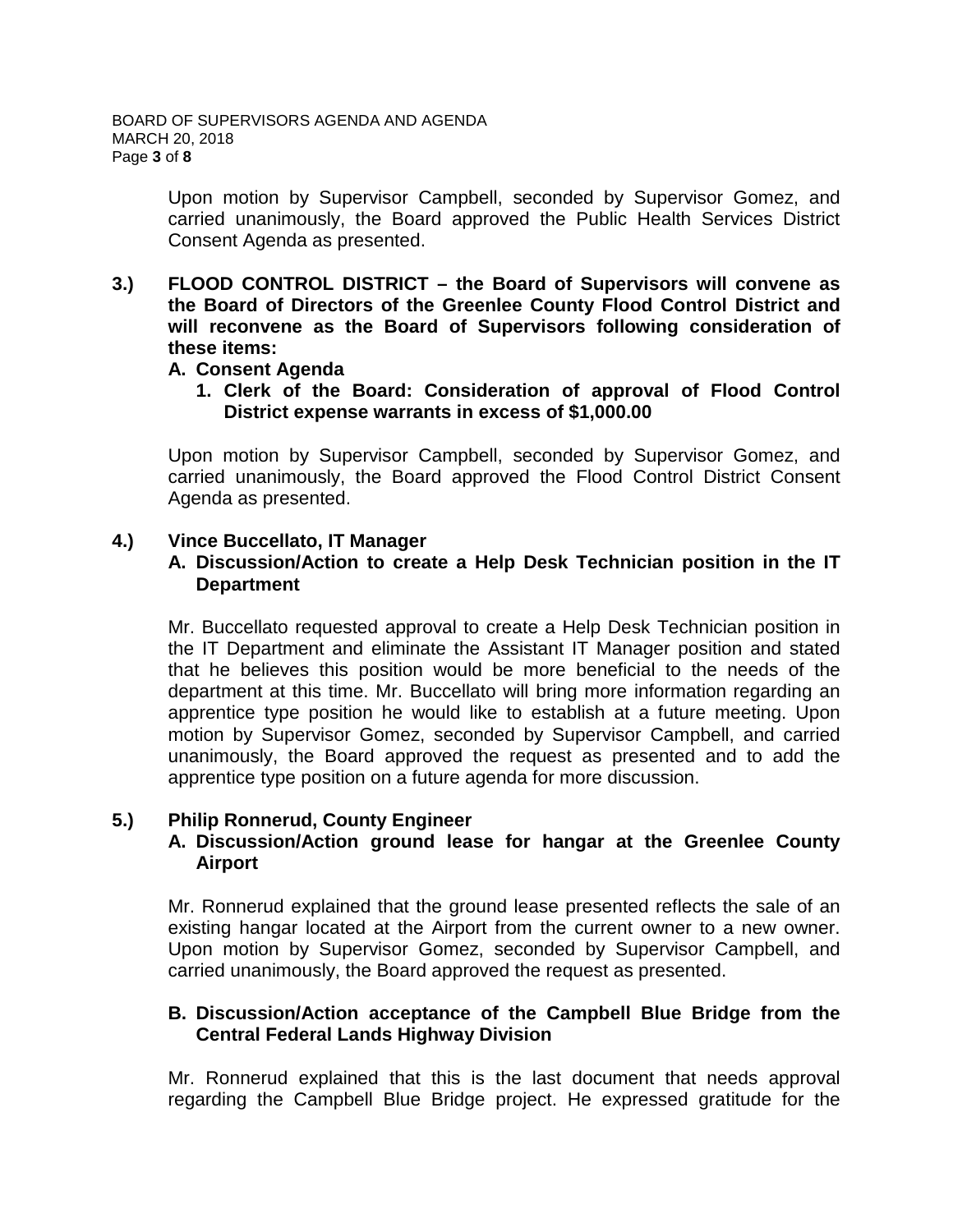support and commitment of the Board over the past years to get this bridge built under challenging circumstances. Upon motion by Supervisor Gomez, seconded by Supervisor Campbell, and carried unanimously, the Board approved the request as presented.

#### **6.) Yvonne Pearson, Clerk of the Board**

## **A. Discussion/Action regarding the purchase of an electronic time clock and timesheet program**

Ms. Pearson requested approval to purchase an electronic time clock and timesheet program to be utilized across all departments in the County. She explained that the vendor chosen has the capability to sync and integrate with the current payroll system used by Greenlee County. Upon motion by Supervisor Gomez, seconded by Supervisor Campbell, and carried unanimously, the Board tabled the item to the next meeting pending meeting individually with each Elected Official and Department to get their input on the program.

#### **7.) Discussion/Action regarding the distribution of Secure Rural Schools Funds**

Ms. Gale asked that this item be tabled to a future meeting when funding is received. She added that letters have been submitted to the delegation in Washington D.C. asking that Secure Rural Schools (SRS) and Payment in Lieu of Taxes (PILT) be included in the federal budget and be fully funded. Ms. Gale stated that losing the SRS funding results in losing funding for the Road Department budget in the amount of \$300,000 which would have to be replaced with General funds. Upon motion by Supervisor Gomez, seconded by Supervisor Campbell, and carried unanimously, the Board tabled the item to a future meeting.

## **8.) Kay Gale, County Administrator**

## **A. Discussion/Action regarding the proposed revisions/clarification to the County Holiday Pay Policy**

Ms. Gale presented a draft copy of the Premium Pay policy which includes holiday payments. She stated that she worked with the County Attorney and the Sheriff to update, clarify, and standardize policy making it easier to understand. The Board reviewed the draft and discussion took place regarding the several sections. The Board directed Ms. Gale to revise the policy based on discussions and bring back for approval at the next meeting.

## **B. County and State budget and legislative issues**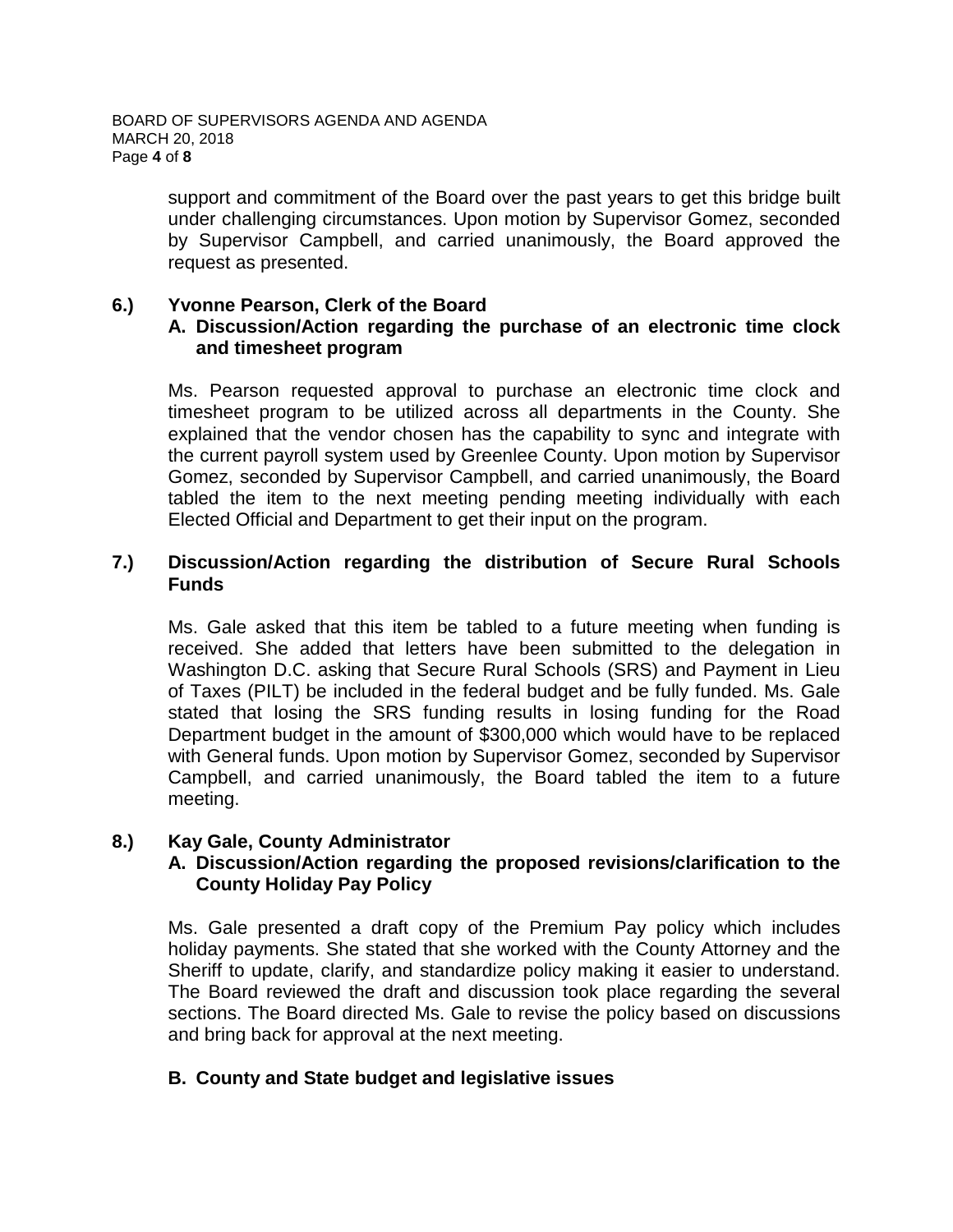Ms. Gale reported the following:

- The County Supervisors Association has drafted a document regarding the state budget and solutions to assist counties with the cost shifts. There are concerns that there will be no circuit breaker included to relieve counties on Elected Officials Retirement which could rise to 63.5%.
- The Department of the Interior is proposing implementation of regions and Arizona has been included with Los Angles in the proposed maps.
- The podiatrist who holds a podiatry clinic in Clifton and Duncan once a month at the Senior Citizen Centers is retiring at the end of the month. She has been in contact with a podiatrist in Safford to fill this very much needed service for Greenlee County citizens.
- She has received a draft of the County financial statements and advised the Board that because of a new component that may need to be added the financial statements may not be done until after March 31<sup>st</sup>. She will keep the Board updated.
- All employees have been moved from the old annex into the new South Annex and demolition of the old building will begin on Thursday. A ribbon cutting ceremony will be planned for a future date.

## **C. Discussion/Action regarding Fiscal Year 2019 County Healthcare Premiums**

Ms. Gale reported that healthcare premiums for employees will increase by 9.66% this year. Three components contribute to the increase including no ability to decrease benefits, 21 large claims that made up 26% of the claim budget, and the addition of the Mayo Clinic to the preferred physicians list by Blue Cross Blue Shield. The Board asked Ms. Gale to calculate different options including having the increase split evenly between employees and the county and bring back for review and discussion at the next meeting.

# **D. Calendar of Events**

The Calendar of Events was reviewed.

# **9.) Consent Agenda**

- **A. Clerk of the Board: Consideration of approval of minutes to previous meetings – 01/02/18; 01/16/18; 02/06/18; 02/20/18**
- **B. Clerk of the Board: Consideration of approval of expense warrants in excess of \$1,000.00 – Voucher 1057; 1063; 1065, 1067, 1070**
- **C. County Sheriff: Consideration of approval of Employee Transaction Forms: R. Holguin, Deputy; D. Rooks, Deputy**
- **D. County Assessor: Consideration of approval of Employee Transaction Form: B. Alvarez, Part-time Clerk I**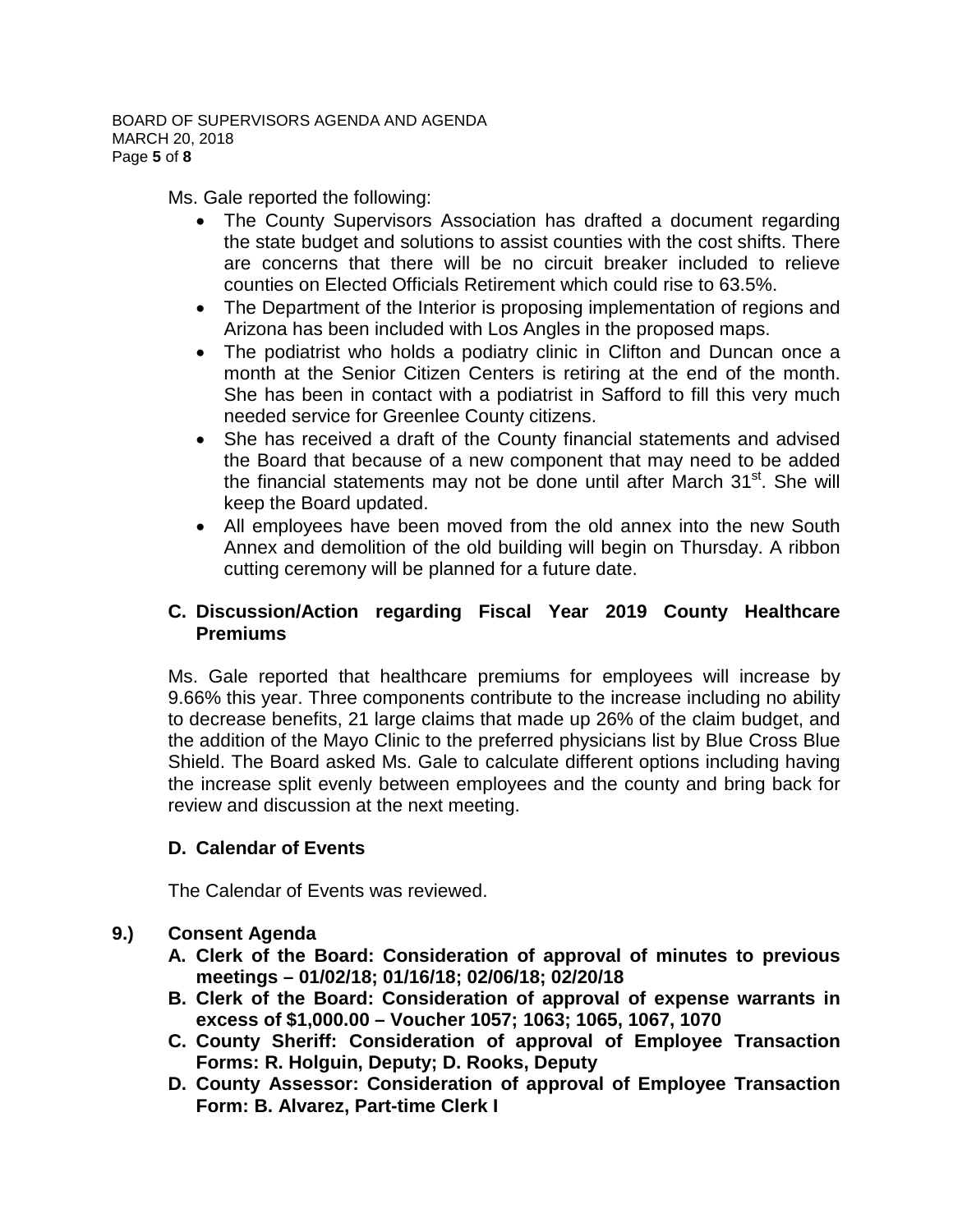- **E. Public Works Landfill: Consideration of approval of Employee Transaction Form: J. Rainbolt, Public Works Operations Tech III**
- **F. Superior Court Judge: Consideration of appointment of Judge Pro Tempore for the Honorable Gary Scales, Honorable C. Allan Perkins, Honorable D. Corey Sanders, and Honorable Travis W. Ragland effective July 1, 2018 and ending June 30, 2019**
- **G. County Administrator: Consideration of adoption of Resolution 18-03-01 Authorizing renewal of Greenlee County's membership in the Arizona Local Government Employee Benefit Trust and appointing trustees to serve during the renewal period**
- **H. Elections Director: Consideration of approval of the purchase of one (1) DS450 Ballot Counter/Scanner and Election Day support from Election Systems and Software (ES&S) in an amount not to exceed \$60,450.00 to be paid with budgeted elections funds**
- **I. County Engineer: Consideration of approval of Change Order #6 on the South Annex Project in the amount of \$11,000.00 to be paid with budgeted capital project funds**
- **J. Superior Court Clerk: Consideration of approval of the Intergovernmental Agreement with the Arizona Department of Economic Security for the 4D Program grant funding for a term beginning May 1, 2018 and ending September 30, 2023**
- **K. Public Works Manager-Fleet: Consideration of approval of the Equipment Management Services Total Maintenance and Repair Agreement with Empire Cat for the 950M Loader for the Landfill to be paid with budgeted Landfill funds**

Upon motion by Supervisor Gomez, seconded by Supervisor Campbell, and carried unanimously, the Board approved the Consent Agenda as presented.

## **10.) Supervisor Reports**

#### **Supervisor Ron Campbell** A. **National Association of Counties (NACo) Legislative Conference**

He attended the NACo Conference where time was spent meeting with the Arizona Congressional delegation including Senator Flake, Senator McCain staff, Congressman Biggs, Congresswoman McSally, Congresswoman Sinema and the Forest Service Chief discussing PILT funding, Secure Rural Schools funding, Four Forest Restoration Initiative (4FRI), Wolf Recovery Plan, US Security and Economy issues, and the Critical Minerals listing missing copper. He also attended a White House conference where information was shared from the U.S. Departments of Transportation and Energy, the special assistant to the President for Infrastructure Policy, Rick Dearborn, Assistant to the President, Department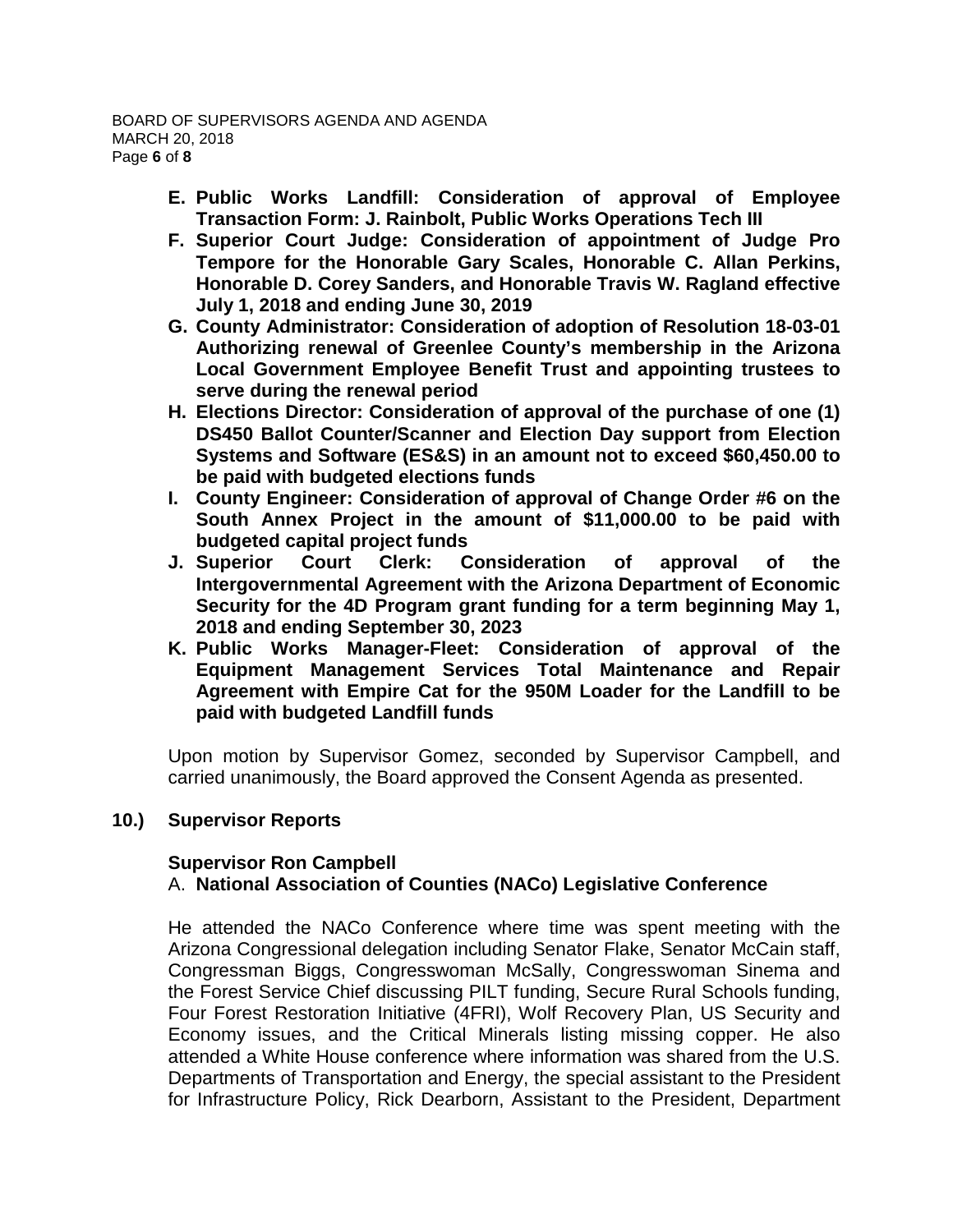of Veterans Affairs, External Affairs and the Department of Health Services. The conference was very busy and productive and he appreciates the ability to be at the table discussing these issues affecting Greenlee County.

#### **Supervisor David Gomez** A. **Greenlee County Chamber of Commerce Annual meeting**

He attended the Annual Chamber of Commerce meeting that was very well attended with approximately 135 persons attending. The dinner was excellent and the overall event was very positive with Graham County Chamber of Commerce also supporting the event.

## **B. National Association of Counties (NACo) Legislative Conference**

He echoed the comments made by Supervisor Campbell and added that the new appointed Forest Chief was once the State Forest Chief which is a plus for Arizona. The NACo Conference was very rewarding.

## **Supervisor Richard Lunt**

# **A. National Association of Counties (NACo) Legislative Conference**

He echoed the comments made by Supervisors Campbell and Gomez regarding the NACo Conference and stated that there was good conversation with the Delegation members they met with.

## **B. Mexican Gray Wolf Management meeting**

He attended the Mexican Gray Wolf Management meeting where he learned that the comments made by Arizona and New Mexico counties were heard and a representative will be added to the Memorandum of Understanding. Budgets and management costs were also discussed.

## **C. County Supervisors Association (CSA) meeting**

Supervisor Lunt attended the CSA meeting where the several bills affecting counties were reviewed. Counties present at the meeting discussed issues affecting their county.

# **D. Small Counties Forum (SCF) meeting**

Supervisor Lunt attended the SCF meeting that was hosted by Navajo County. He stated that an initiative by billionaire Tom Steyer proposing to amend the Arizona State Constitution to require that Arizona utility companies obtain 50% of